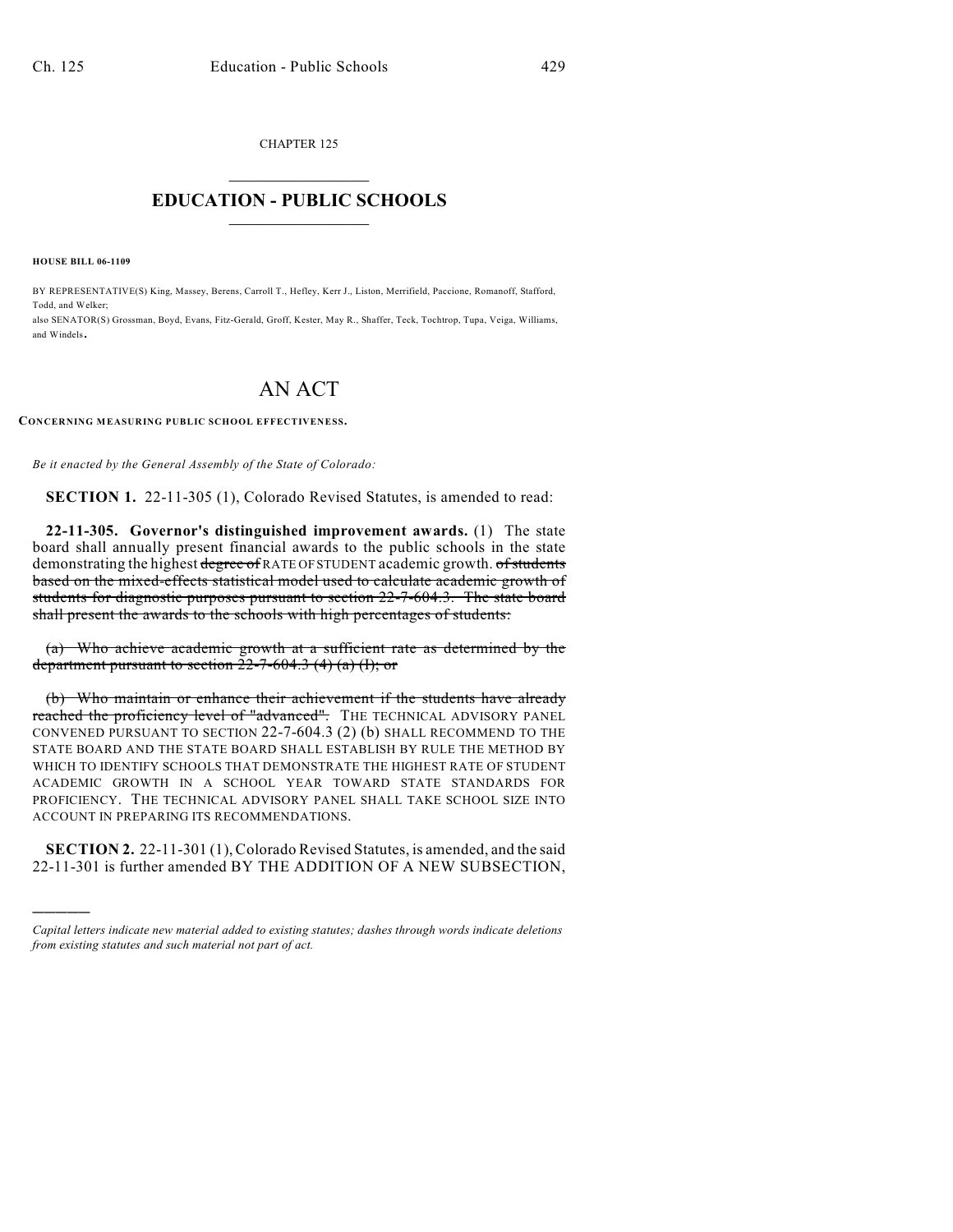to read:

**22-11-301. Colorado school awards program - created - rules.** (1) There is hereby established the Colorado school awards program, referred to in this part 3 as the "program", to be administered by the department. The state board shall promulgate reasonable rules for the administration of this part 3 and the program. Such rules shall include but need not be limited to procedures for transmitting the financial awards to schools that demonstrate outstanding performance, or academic growth of students as indicated by the ratings issued to public schools pursuant to section 22-7-604, OR OUTSTANDING STUDENT ACADEMIC GROWTH, AS DETERMINED PURSUANT TO SECTION 22-11-305

(3) IN ADDITION TO THE MONETARY AWARDS MADE AND DISTRIBUTED PURSUANT TO SECTIONS 22-11-302, 22-11-303, AND 22-11-305, THE STATE BOARD MAY ANNUALLY APPLY ANY AMOUNT REMAINING FROM THE AMOUNT ANNUALLY APPROPRIATED FOR IMPLEMENTATION OF SECTION 22-7-604.3 TO PROVIDE TANGIBLE ITEMS OF RECOGNITION, SUCH AS BANNERS OR TROPHIES, TO SCHOOLS THAT RECEIVE THE JOHN IRWIN SCHOOLS OF EXCELLENCE AWARDS AND THE GOVERNOR'S DISTINGUISHED IMPROVEMENT AWARDS.

**SECTION 3.** 22-7-604 (1.5) (a), Colorado Revised Statutes, is amended BY THE ADDITION OF A NEW SUBPARAGRAPH to read:

**22-7-604. Academic performance - academic growth of students - rating designation and methodology.** (1.5) (a) (III) THE DEPARTMENT SHALL NOT CALCULATE AN ACADEMIC PERFORMANCE OR ACADEMIC GROWTH OF STUDENTS RATING FOR A SCHOOL THAT ENROLLS FEWER THAN A NUMBER OF STUDENTS SPECIFIED BY POLICY OF THE DEPARTMENT. THE DEPARTMENT SHALL DEVELOP A POLICY, IN CONSULTATION WITH THE TECHNICAL ADVISORY PANEL CONVENED PURSUANT TO SECTION 22-7-604.3, CONCERNING THE MINIMUM NUMBER OF STUDENTS THAT MAY BE USED WHEN CALCULATING ACADEMIC PERFORMANCE AND ACADEMIC GROWTH OF STUDENTS RATINGS PURSUANT TO THIS SECTION.

**SECTION 4.** 22-7-604.3 (5), Colorado Revised Statutes, is amended BY THE ADDITION OF A NEW PARAGRAPH to read:

**22-7-604.3. Diagnostic academic growth calculation - school effectiveness models - rule-making.** (5) **Diagnostic academic growth information rule-making.** (h) THE DEPARTMENT SHALL PROVIDE TECHNICAL ASSISTANCE AND TRAINING TO SCHOOL DISTRICTS AND CHARTER SCHOOLS TO ASSIST SCHOOL DISTRICT AND CHARTER SCHOOL PERSONNEL IN INTERPRETING AND USING THE DIAGNOSTIC ACADEMIC GROWTH INFORMATION PROVIDED PURSUANT TO THIS SUBSECTION (5). THE COSTS OF PROVIDING TECHNICAL ASSISTANCE AND TRAINING PURSUANT TO THIS PARAGRAPH (h) SHALL BE PAID WITHIN EXISTING APPROPRIATIONS FOR IMPLEMENTATION OF THIS SECTION.

**SECTION 5.** 22-7-604.3, Colorado Revised Statutes, is amended BY THE ADDITION OF A NEW SUBSECTION to read:

**22-7-604.3. Diagnostic academic growth calculation - model - rule-making.** (7) **Diagnostic academic growth information - research.** THE DEPARTMENT,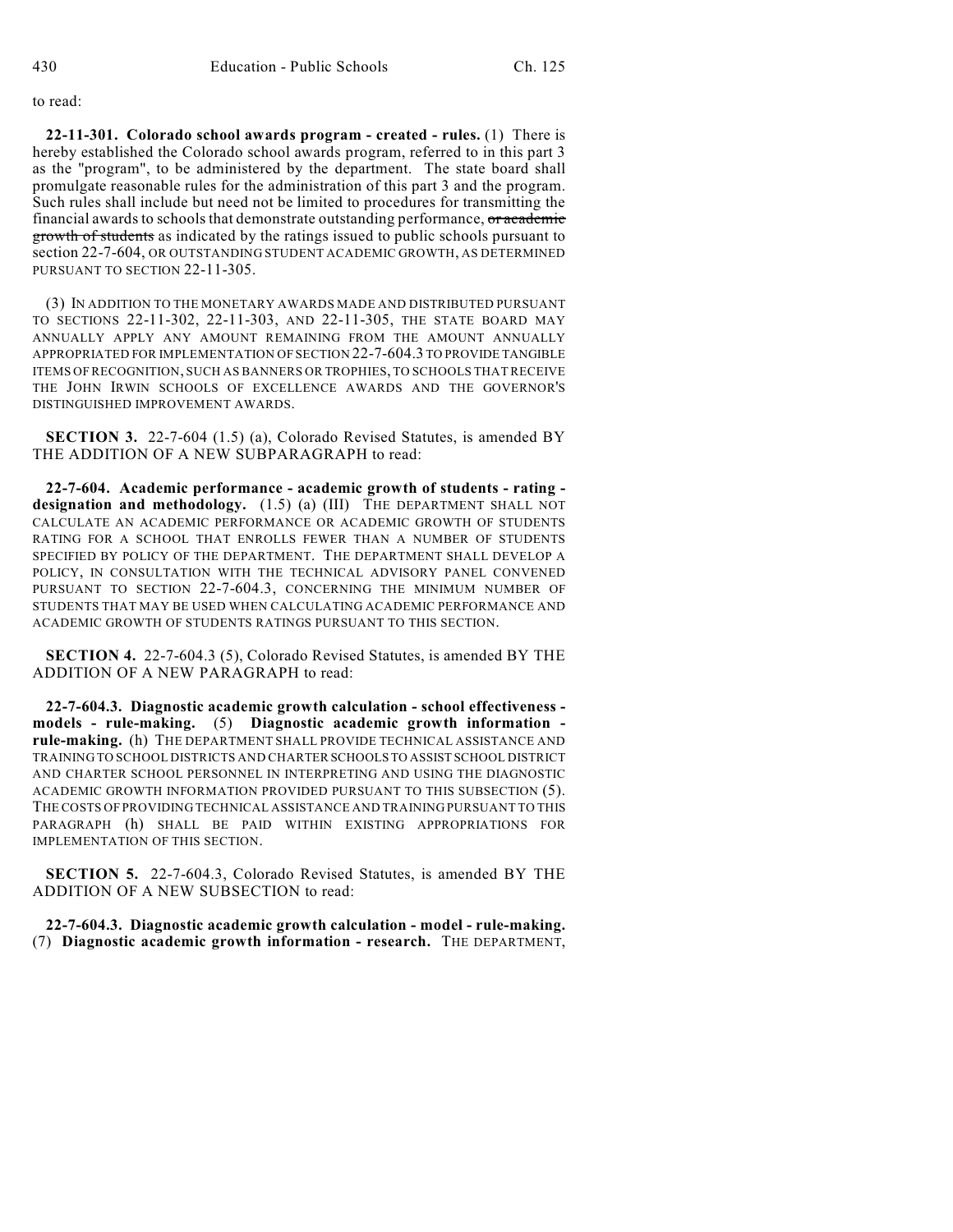UPON REQUEST, SHALL MAKE AVAILABLE TO QUALIFIED RESEARCHERS THE ENTIRE LONGITUDINALLY LINKED DATASET CREATED PURSUANT TO THIS SECTION AND USED FOR GENERATING DIAGNOSTIC GROWTH INFORMATION AND FOR AWARDING THE GOVERNOR'S DISTINGUISHED IMPROVEMENT AWARDS. FOR PURPOSES OF THIS SUBSECTION (7), QUALIFIED RESEARCHERS SHALL INCLUDE, BUT NEED NOT BE LIMITED TO, INSTITUTIONS OF HIGHER EDUCATION, SCHOOL DISTRICTS, AND PUBLIC POLICY RESEARCH AND ADVOCACY ORGANIZATIONS. THE DEPARTMENT SHALL PROVIDE THE INFORMATION IN A FORMAT THAT ALLOWS IT TO BE LINKED WITH OTHER PUBLICLY AVAILABLE DATA IN THE STATE AND SHALL INCLUDE ALL AVAILABLE DATA REGARDING STUDENT DEMOGRAPHICS, THE STATE'S SCHOOL IDENTIFICATION NUMBERS, AND STUDENT-LEVEL PERFORMANCE DATA, WHILE PROTECTING THE PRIVACY OF INDIVIDUAL STUDENTS IN A MANNER CONSISTENT WITH THE FEDERAL "FAMILY EDUCATIONAL RIGHTS AND PRIVACY ACT OF 1974", 20 U.S.C. SEC. 1232G, AND ALL FEDERAL REGULATIONS AND APPLICABLE GUIDELINES ADOPTED IN ACCORDANCE THEREWITH.

**SECTION 6.** 22-11-104 (2) (a) (II), Colorado Revised Statutes, is amended to read:

**22-11-104. Accreditation indicators.** (2) **Contents.** The accreditation indicators shall include but shall not be limited to the following:

(a) (II) All accreditation indicators relating to the statewide assessments shall be consistent with the methodology for determining academic performance ratings pursuant to section 22-7-604. The baseline year for the accreditation indicators RELATING TO THE STATEWIDE ASSESSMENTS shall be the 2000-2001 school year.

**SECTION 7.** 22-7-604 (1.5) (b) and (6) (d), Colorado Revised Statutes, are amended to read:

**22-7-604. Academic performance - academic growth of students - rating designation and methodology.** (1.5) (b) The scores of certain students specified in section 22-7-409 (1.2) (d) (I) shall not be used to calculate a school's academic performance or academic improvement rating OR RATING FOR ACADEMIC GROWTH OF STUDENTS pursuant to this section.

(6) **Academic growth of students measurement.** (d) The total number of scores in the "gain", "stable", and "loss" categories shall each be divided by the total number of qualified scale scores. The resulting percentage of scores in the "loss" category shall be subtracted from the percentage of scores in the "gain" category. If the resulting difference is:

 $(1)$  10.00% or greater, the department shall assign an academic improvement rating A RATING FOR ACADEMIC GROWTH OF STUDENTS of "significant improvement" to the public school;

(II)  $5.01\%$  to 9.99%, the department shall assign an academic improvement rating A RATING FOR ACADEMIC GROWTH OF STUDENTS of "improvement" to the public school;

(III) -5.00% to 5.00%, the department shall assign an academic improvement